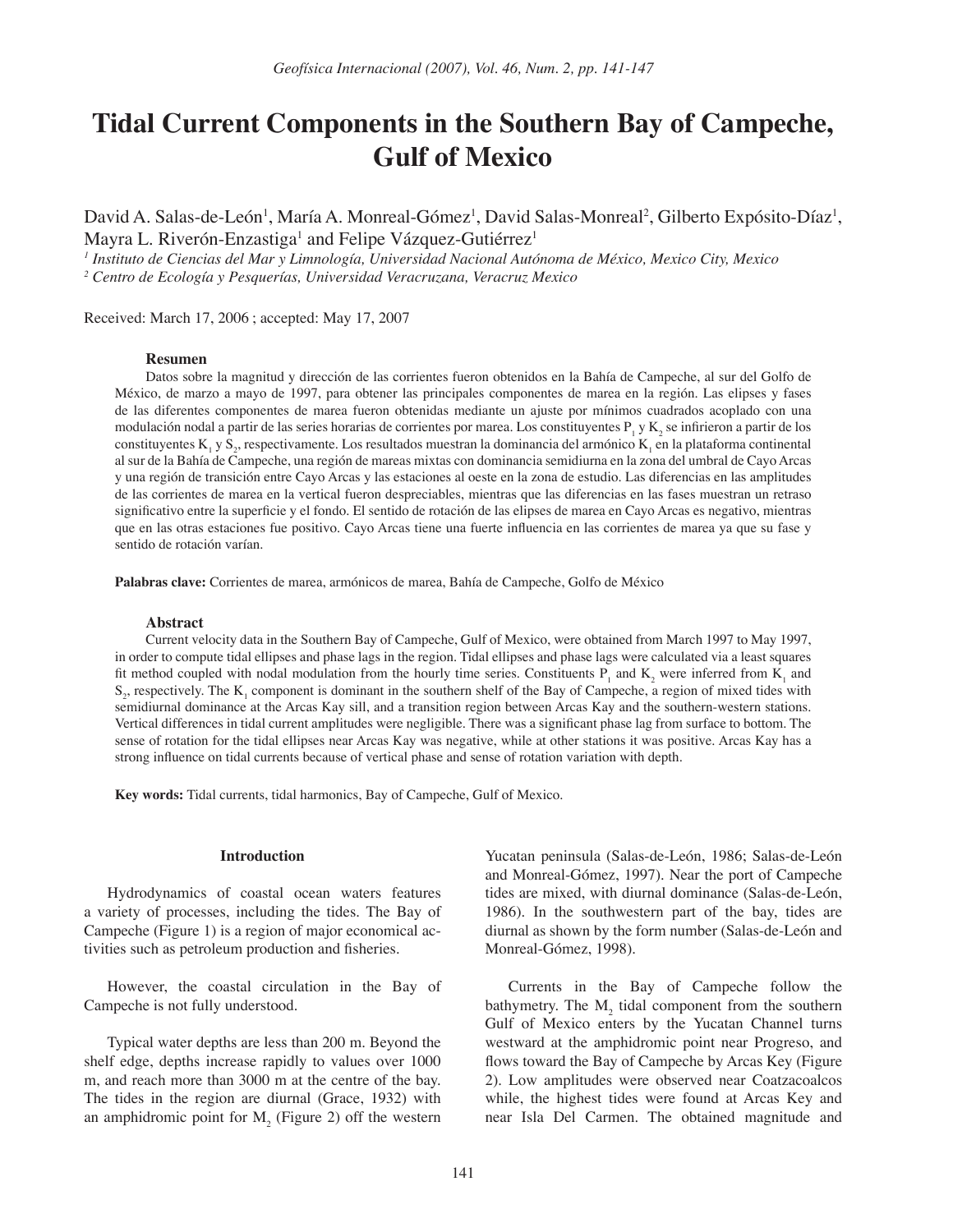

Fig. 1. Bay of Campeche, with mooring positions of current-meters. Depth contours in meters.

direction of tidal currents for the points corresponding to the anchorages (Salas-de-León, 1986), were as follows: C1, 0.41 cm s<sup>-1</sup> and 101°; C2, 0.32 cm s<sup>-1</sup> and 122°; C3, 0.09 cm s<sup>-1</sup> and 125°; and C4, 0.04 cm s<sup>-1</sup> and 147°. There is no further information on tidal currents in the Bay of Campeche.

In this study we present a tidal current analysis for the region. Results on sub-inertial frequencies will be published separately. Our data were collected over a three month period, and include coastal circulation relative to tides, wind data, atmospheric pressure and non-local forcing. Results from this study are expected to improve coastal management procedures for the region and provide information for emergency situations in case of oil spills.

### **Methods**

A total of ten RCM4 and RCM7 Aanderaa current meters were deployed from March 1997 to May 1997 at four mooring sites (Figure 1 and Table 1). The current meters record velocity, temperature, conductivity, and water pressure; temperature, conductivity, and water pressure data were not used in this analysis. The positions of the moored current meters were obtained from the GPS navigation system aboard the R/V "Justo Sierra" of the Universidad Nacional Autónoma de México (Table 1). Calibration of the instruments and data quality analysis were performed by V. G. Koutitonsky at the University of Québec, in Rimouski, Canada.

# **Table 1**

Location, geographical position and depth of current meter stations

| <b>Station</b><br>number | Latitude<br>(N)      | Longitude<br>(W)     | <b>Total depth</b><br>(m) |
|--------------------------|----------------------|----------------------|---------------------------|
|                          | $20^{\circ}$ 08.035' | $92^{\circ}$ 02.601' | 77.0                      |
| 2                        | $19^{\circ}$ 26.762' | $92^{\circ}$ 08.957' | 51.3                      |
| 3                        | 18° 37.199'          | 93° 12.337'          | 28.0                      |
|                          | 18° 32.868'          | $94^{\circ}$ 01.216' | 75.5                      |

Two or three current meters were moored at different depths (Table 2). Sampling interval was 20 minutes. Hourly time series were filtered with a Godin-type low-pass filter  $A^2_A A_5$  (Emery and Thompson, 1998). Frequencies higher than  $1.38 \times 10^{-4}$  s<sup>-1</sup>, equivalent to a 2 h period, were removed. The filter does not produce phase lags (Salas-Monreal, 2006).

Tidal ellipse parameters and Greenwich phase lags were calculated via a least squares fit coupled with nodal modulations. This analysis was carried out only for constituents that could be resolved over the length of the record (e.g., Godin, 1972; Godin, 1976; Foreman, 1996). Constituent  $P_1$  and  $K_2$  were inferred from  $K_1$  and S<sub>2</sub>, respectively.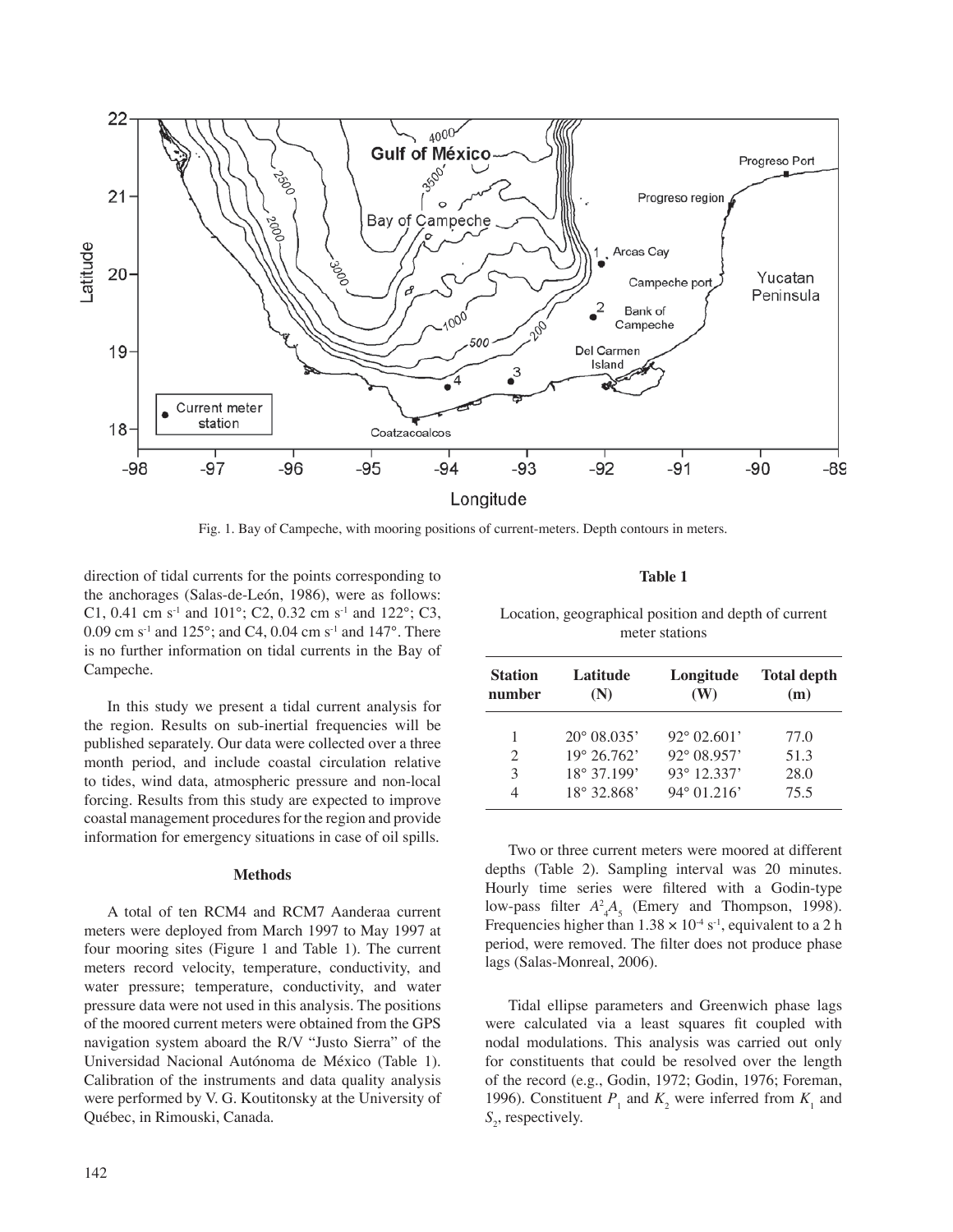## **Table 2**

Instrument type, stations, sampling depth, start and end recording times. The year was 1997, and the time is in GMT (- 6 h). C, current meter, station numbers are as in Figure 1. S, M, and B is surface, mid water and bottom.

| Instrument on the mooring line<br><i>(identification name)</i> | <b>Sampling Depth (m)</b> | <b>Start GMT Time</b> | <b>End GMT Time</b> |
|----------------------------------------------------------------|---------------------------|-----------------------|---------------------|
| RCM7 (C1S)                                                     | 36.5                      | 22:40/06/03           | 11:20/22/05         |
| RCM4 (C1B)                                                     | 70.5                      | 22:40/06/03           | 15:20/27/04         |
| RCM7 (C2S)                                                     | 23.0                      | 16:20/06/03           | 19:00/21/05         |
| $RCM4-S (C2M)$                                                 | 34.5                      | 16:20/06/03           | 19:00/21/05         |
| RCM4 (C2B)                                                     | 44.5                      | 16:20/06/03           | 19:00/21/05         |
| $RCM4-S(C3S)$                                                  | 16.0                      | 17:40/03/03           | 19:00/12/06         |
| $RCM4-S(C3B)$                                                  | 23.5                      | 17:40/03/03           | 19:00/12/06         |
| $RCM4-S(C4S)$                                                  | 17.3                      | 17:40/02/03           | 12:00/20/05         |
| $RCM4-S (C4M)$                                                 | 47.5                      | 17:40/02/03           | 12:00/20/05         |
| RCM4 (C4B)                                                     | 66.0                      | 17:40/02/03           | 12:00/20/05         |



Fig. 2.  $M_2$  cotidal lines. Amplitude (dashed, in cm) and phase (solid, GMT, in degrees). After Salas-de-León and Monreal-Gómez (1997).

### **Results and discussion**

Main tidal current constituents were calculated for each station and depth (Tables 3 to 6). Major  $(a^+ + a)$ and minor  $(a^+ - a)$  ellipses, angles of inclination  $(\theta)$  with positive *x* axis (Figure 3), phases (*g*) relative to Greenwich and constant phase angles  $(g^+$  and  $g^-$ ) for each constituent were reported as in Godin (1972). Unfortunately, current meter C2B proved to be unusable.

Tidal constituent  $K_1$  was dominant for nearly all surface tidal currents, down to mid water depths. However, at station 4 the main constituent of the surface tidal current was  $OO<sub>1</sub>$ . Near the bottom, the dominant constituent varied from one position to another. At station 1 the dominant component was  $O_2$ , while at station 3 it was  $2Q_1$  and at station 4 the  $Q_1$  constituent.

The period of oscillation of tidal currents was approximately 24 h. Thus diurnal tidal components were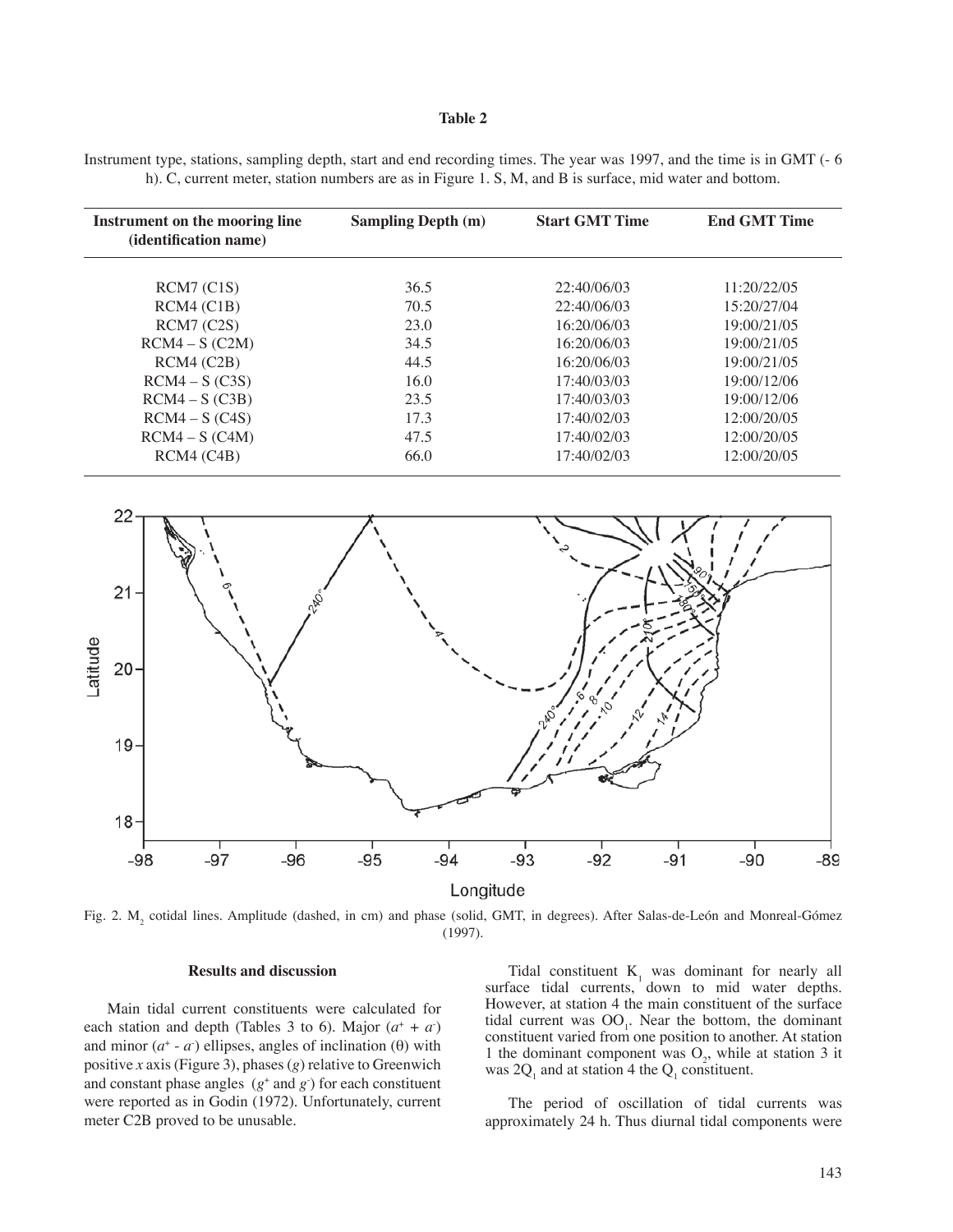# **Table 3**

Tidal current analysis results for current meter C1. Results are in tidal ellipse (cm s<sup>-1</sup>) form. Phases are referred to GMT

|                  |       |               | CIS                   |       |       |             |               |               | CIB                   |           |       |             |
|------------------|-------|---------------|-----------------------|-------|-------|-------------|---------------|---------------|-----------------------|-----------|-------|-------------|
| NAME $a^+ + a^-$ |       | $a^+$ - $a^-$ | $\boldsymbol{\theta}$ | g     | $g^+$ | $g^{\cdot}$ | $a^+$ + $a^-$ | $a^+$ - $a^-$ | $\boldsymbol{\theta}$ | $\pmb{g}$ | $g^+$ | $g^{\cdot}$ |
| $2Q_1$           | 0.589 | 0.091         | 94.5                  | 122.5 | 28.0  | 217.0       | 0.471         | 0.230         | 127.1                 | 254.9     | 127.8 | 22.0        |
| Q <sub>1</sub>   | 1.242 | 0.952         | 129.8                 | 200.9 | 71.1  | 330.7       | 1.625         | 1.161         | 153.2                 | 251.0     | 97.8  | 44.2        |
| O <sub>1</sub>   | 2.730 | 2.542         | 177.4                 | 347.4 | 170.0 | 164.8       | 2.780         | 1.274         | 138.7                 | 283.0     | 144.3 | 61.7        |
| NO <sub>1</sub>  | 1.567 | 0.612         | 68.9                  | 296.9 | 228.0 | 5.7         | 1.047         | 0.581         | 148.2                 | 3.3       | 215.1 | 151.5       |
| $P_1$            | 1.955 | 1.646         | 78.7                  | 317.3 | 238.6 | 36.0        | 1.861         | 1.467         | 105.1                 | 297.3     | 192.1 | 42.4        |
| $K_{1}$          | 6.558 | 4.991         | 80.8                  | 315.0 | 234.1 | 35.8        | 6.334         | 4.339         | 107.3                 | 294.9     | 187.6 | 42.2        |
| $J_1$            | 1.340 | 0.582         | 121.6                 | 319.2 | 197.6 | 80.9        | 1.306         | $-0.207$      | 86.2                  | 61.8      | 335.5 | 148.0       |
| OO               | 0.893 | 0.415         | 3.3                   | 56.9  | 53.6  | 60.2        | 1.835         | $-0.010$      | 179.3                 | 295.0     | 115.7 | 114.2       |
| $\epsilon_{2}$   | 0.574 | 0.006         | 95.7                  | 114.9 | 19.1  | 210.6       | 0.227         | $-0.028$      | 104.0                 | 254.1     | 150.0 | 358.1       |
| $\mu_{2}$        | 0.293 | $-0.060$      | 110.6                 | 102.4 | 351.8 | 213.0       | 0.640         | 0.267         | 102.4                 | 209.1     | 106.7 | 311.6       |
| $N_{2}$          | 1.195 | 0.365         | 88.1                  | 146.8 | 58.7  | 234.9       | 1.062         | 0.279         | 101.0                 | 91.1      | 350.1 | 192.1       |
| $M_{2}$          | 5.171 | 1.826         | 90.6                  | 173.5 | 82.9  | 264.0       | 4.061         | 1.368         | 100.2                 | 124.5     | 24.2  | 224.7       |
| $L_{2}$          | 0.346 | $-0.023$      | 48.4                  | 63.8  | 15.4  | 112.3       | 0.942         | 0.117         | 131.9                 | 45.9      | 274.1 | 177.8       |
| S <sub>2</sub>   | 1.176 | 0.249         | 82.8                  | 193.0 | 110.1 | 275.8       | 0.873         | 0.343         | 87.0                  | 95.7      | 8.7   | 182.7       |
| $K_{2}$          | 0.235 | 0.038         | 61.8                  | 186.8 | 124.9 | 248.6       | 0.173         | 0.060         | 66.0                  | 89.5      | 23.5  | 155.5       |
| $\eta_2$         | 0.201 | 0.122         | 34.0                  | 153.6 | 119.5 | 187.6       | 0.708         | 0.222         | 132.0                 | 300.1     | 168.1 | 72.1        |
| M <sub>3</sub>   | 0.431 | 0.266         | 124.2                 | 139.4 | 15.2  | 263.7       | 0.225         | 0.012         | 26.7                  | 224.6     | 198.0 | 251.3       |
| $M_{\rm A}$      | 0.066 | 0.036         | 128.2                 | 163.2 | 35.0  | 291.4       | 0.099         | 0.063         | 133.3                 | 157.8     | 24.5  | 291.1       |
| S <sub>4</sub>   | 0.123 | $-0.046$      | 138.8                 | 182.4 | 43.6  | 321.3       | 0.139         | $-0.040$      | 66.2                  | 242.4     | 176.3 | 308.6       |

**Table 4**

Tidal current analysis results for current meter C2. Results are in tidal ellipse (cm s<sup>-1</sup>) form. Phases are referred to GMT

|                  |       | C2S           |                       |       |       |             |               |               | C2M                   |       |       |             |
|------------------|-------|---------------|-----------------------|-------|-------|-------------|---------------|---------------|-----------------------|-------|-------|-------------|
| NAME $a^+ + a^-$ |       | $a^+$ - $a^-$ | $\boldsymbol{\theta}$ | g     | $g^*$ | $g^{\cdot}$ | $a^+$ + $a^-$ | $a^+$ - $a^-$ | $\boldsymbol{\theta}$ | g     | $g^+$ | $g^{\cdot}$ |
| $2Q_1$           | 1.273 | 0.579         | 87.9                  | 135.6 | 47.8  | 223.5       | 1.615         | 0.724         | 154.3                 | 191.2 | 36.9  | 345.5       |
| Q <sub>1</sub>   | 1.786 | 0.792         | 93.4                  | 235.6 | 142.2 | 329.0       | 1.370         | 0.944         | 160.3                 | 145.3 | 345.0 | 305.6       |
| O <sub>1</sub>   | 2.328 | 1.242         | 123.9                 | 258.3 | 134.3 | 22.2        | 1.263         | 0.819         | 157.7                 | 316.9 | 159.3 | 114.6       |
| NO <sub>1</sub>  | 1.345 | 0.475         | 47.1                  | 273.8 | 226.7 | 320.8       | 0.778         | $-0.263$      | 164.1                 | 324.4 | 160.4 | 128.5       |
| $\mathbf{P}_{1}$ | 1.287 | 0.846         | 105.2                 | 259.9 | 154.7 | 5.1         | 1.317         | 1.086         | 89.9                  | 338.3 | 248.4 | 68.2        |
| $K_{1}$          | 4.536 | 2.305         | 107.4                 | 257.6 | 150.2 | 4.9         | 4.437         | 3.268         | 92.1                  | 336.0 | 243.9 | 68.0        |
| $J_{1}$          | 0.876 | 0.284         | 74.6                  | 353.3 | 278.7 | 67.8        | 1.318         | 0.329         | 142.2                 | 59.9  | 277.7 | 202.1       |
| OO <sub>1</sub>  | 0.593 | $-0.014$      | 20.4                  | 341.4 | 321.0 | 1.8         | 0.941         | 0.377         | 122.4                 | 212.0 | 89.6  | 334.4       |
| $\epsilon_{2}$   | 0.575 | 0.369         | 59.0                  | 304.8 | 245.8 | 3.8         | 0.291         | 0.194         | 20.3                  | 16.8  | 356.5 | 37.1        |
| $\mu_{2}$        | 0.522 | 0.338         | 54.5                  | 324.0 | 269.5 | 18.5        | 0.245         | $-0.056$      | 164.8                 | 135.5 | 330.7 | 300.4       |
| $N_{2}$          | 0.939 | 0.656         | 121.5                 | 19.4  | 258.0 | 140.9       | 0.720         | 0.302         | 132.8                 | 138.2 | 5.4   | 271.0       |
| $M_{2}$          | 4.101 | 0.716         | 112.9                 | 40.2  | 287.3 | 153.0       | 2.429         | 0.506         | 104.8                 | 162.4 | 57.7  | 267.2       |
| $L_{2}$          | 0.471 | $-0.202$      | 88.7                  | 64.5  | 335.8 | 153.1       | 0.355         | $-0.186$      | 79.5                  | 83.9  | 4.4   | 163.4       |
| S <sub>2</sub>   | 0.979 | $-0.101$      | 115.2                 | 55.0  | 299.8 | 170.3       | 0.926         | 0.108         | 119.8                 | 157.5 | 37.7  | 277.4       |
| $K_{2}$          | 0.199 | $-0.031$      | 94.2                  | 48.8  | 314.6 | 143.1       | 0.186         | 0.012         | 98.8                  | 151.3 | 52.5  | 250.2       |
| $\eta_2$         | 0.605 | 0.295         | 158.2                 | 67.1  | 268.9 | 225.2       | 0.703         | 0.286         | 176.4                 | 240.9 | 64.5  | 57.2        |
| $M_{\rm a}$      | 0.203 | 0.074         | 75.7                  | 321.5 | 245.8 | 37.3        | 0.239         | $-0.015$      | 62.4                  | 120.3 | 57.9  | 182.7       |
| $\mathbf{M}_4$   | 0.120 | 0.004         | 117.0                 | 320.9 | 203.9 | 78.0        | 0.177         | 0.096         | 178.5                 | 352.4 | 173.9 | 170.9       |
| $S_4$            | 0.151 | 0.086         | 18.0                  | 14.1  | 356.1 | 32.1        | 0.118         | 0.061         | 102.8                 | 201.1 | 98.4  | 303.9       |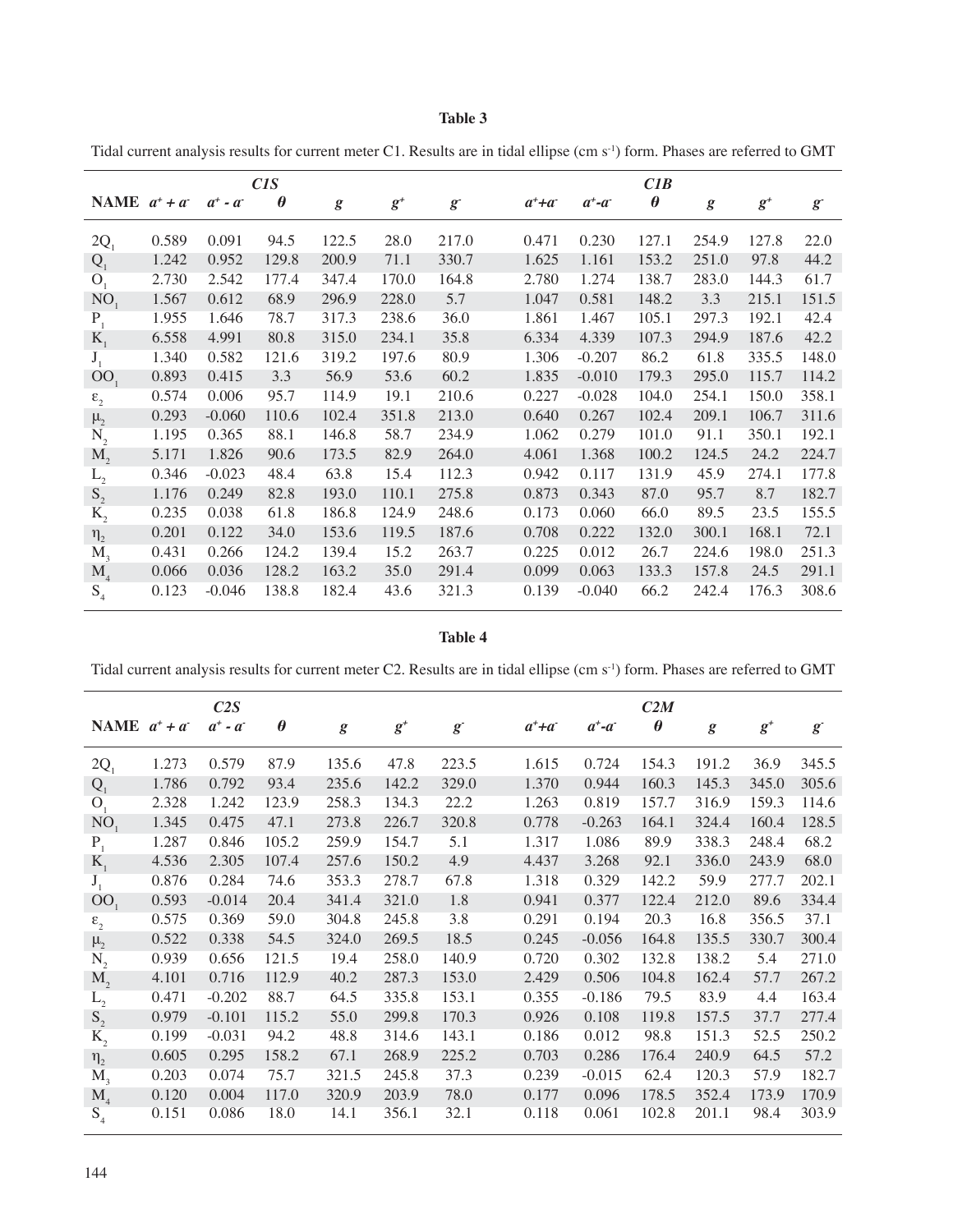# **Table 5**

Tidal current analysis results for current meter C3. Results are in tidal ellipse (cm s<sup>-1</sup>) form. Phases are referred to GMT

|                         |       |               | C3S                   |       |       |             |               |               | C3B                   |                  |       |             |
|-------------------------|-------|---------------|-----------------------|-------|-------|-------------|---------------|---------------|-----------------------|------------------|-------|-------------|
| NAME $a^+ + a^-$        |       | $a^+$ - $a^-$ | $\boldsymbol{\theta}$ | g     | $g^+$ | $g^{\cdot}$ | $a^+$ + $a^-$ | $a^+$ - $a^-$ | $\boldsymbol{\theta}$ | $\boldsymbol{g}$ | $g^+$ | $g^{\cdot}$ |
| $2Q_1$                  | 1.232 | 0.834         | 127.9                 | 149.6 | 21.7  | 277.6       | 1.35          | 0.609         | 111.4                 | 136              | 24.6  | 247.5       |
| Q <sub>1</sub>          | 1.760 | 1.376         | 162.6                 | 94.2  | 291.7 | 256.8       | 1.531         | 0.977         | 21                    | 283.2            | 262.2 | 304.2       |
| O <sub>1</sub>          | 1.802 | 1.202         | 6.4                   | 195.7 | 189.3 | 202.1       | 0.781         | 0.515         | 150                   | 349.3            | 199.3 | 139.3       |
| NO <sub>1</sub>         | 1.009 | 0.491         | 79.1                  | 28.8  | 309.7 | 107.9       | 0.432         | 0.166         | 87.1                  | 103.4            | 16.3  | 190.5       |
| $P_1$                   | 1.274 | 0.946         | 148.4                 | 283.8 | 135.4 | 72.2        | 0.907         | 0.652         | 152.4                 | 279              | 126.6 | 71.4        |
| $K_{1}$                 | 4.391 | 2.728         | 150.5                 | 281.5 | 130.9 | 72.0        | 3.144         | 1.854         | 154.5                 | 276.6            | 122.1 | 71.2        |
| J <sub>1</sub>          | 1.797 | 0.210         | 166.5                 | 291   | 124.6 | 97.5        | 1.216         | 0.473         | 159.8                 | 270.2            | 110.4 | 70          |
| 00                      | 1.679 | 1.266         | 119.2                 | 94.4  | 335.2 | 213.5       | 0.889         | 0.587         | 58.4                  | 356.3            | 297.9 | 54.7        |
| $\epsilon$ <sub>2</sub> | 0.520 | 0.181         | 69.1                  | 13.6  | 304.5 | 82.7        | 0.672         | 0.383         | 37                    | 18.4             | 341.4 | 55.4        |
| $\mu_{2}$               | 0.443 | 0.044         | 62.6                  | 264.1 | 201.5 | 326.7       | 0.345         | $-0.237$      | 129.5                 | 154.5            | 24.9  | 284         |
| $N_{2}$                 | 0.687 | 0.363         | 161.0                 | 316.5 | 155.5 | 117.5       | 0.634         | 0.453         | 134                   | 311.7            | 177.7 | 85.7        |
| $M_{2}$                 | 0.958 | 0.105         | 146.0                 | 21.0  | 235.1 | 167.0       | 0.929         | 0.037         | 127.5                 | 340.9            | 213.4 | 108.4       |
| $L_{2}$                 | 0.968 | 0.322         | 58.0                  | 303.4 | 245.4 | 1.4         | 0.236         | 0.124         | 64.8                  | 309.8            | 245   | 14.7        |
| S <sub>2</sub>          | 0.784 | 0.252         | 22.0                  | 211.5 | 189.5 | 233.5       | 0.466         | 0.344         | 179.9                 | 34.6             | 214.7 | 214.5       |
| $K_{2}$                 | 0.156 | 0.043         | 1.0                   | 205.3 | 204.3 | 206.3       | 0.091         | 0.065         | 158.9                 | 28.4             | 229.5 | 187.3       |
| $\eta_2$                | 1.427 | 0.644         | 117.7                 | 338.3 | 220.7 | 96.0        | 0.524         | 0.26          | 71.6                  | 337.6            | 266   | 49.2        |
| M <sub>3</sub>          | 0.304 | 0.006         | 163.2                 | 18.6  | 215.4 | 181.8       | 0.099         | $-0.067$      | 90.4                  | 19.6             | 289.1 | 110         |
| $\mathbf{M}_{4}$        | 0.174 | 0.040         | 21.5                  | 68.8  | 47.3  | 90.3        | 0.192         | $-0.016$      | 140.4                 | 127.2            | 346.8 | 267.6       |
| $S_4$                   | 0.234 | 0.153         | 178.5                 | 29.0  | 210.6 | 207.5       | 0.152         | 0.057         | 146.8                 | 93.9             | 307.2 | 240.7       |

**Table 6**

Tidal current analysis results for current meter C4. Results are in tidal ellipse (cm s<sup>-1</sup>) form. Phases are referred to GMT

|                           |       |          | C4S                   |           |       |             |               |               | C4M                   |       |       |             |
|---------------------------|-------|----------|-----------------------|-----------|-------|-------------|---------------|---------------|-----------------------|-------|-------|-------------|
| NAME $a^+ + a^ a^+ - a^-$ |       |          | $\boldsymbol{\theta}$ | $\pmb{g}$ | $g^+$ | $g^{\cdot}$ | $a^+$ + $a^-$ | $a^+$ - $a^-$ | $\boldsymbol{\theta}$ | g     | $g^+$ | $g^{\cdot}$ |
| $2Q_{1}$                  | 1.524 | 0.127    | 85.2                  | 342.7     | 257.5 | 67.9        | 0.864         | 0.630         | 61.1                  | 3.3   | 302.2 | 64.5        |
| Q <sub>1</sub>            | 2.965 | 1.891    | 121.5                 | 190.6     | 69.1  | 312.1       | 1.713         | 1.269         | 71.6                  | 231.4 | 159.8 | 303.0       |
| O <sub>1</sub>            | 1.727 | 0.843    | 67.3                  | 188.4     | 121.1 | 255.8       | 1.638         | 0.386         | 138.1                 | 39.4  | 261.4 | 177.5       |
| NO <sub>1</sub>           | 1.277 | 0.049    | 81.1                  | 280.4     | 199.3 | 1.5         | 1.186         | 0.364         | 78.1                  | 306.0 | 227.9 | 24.2        |
| $P_1$                     | 0.881 | 0.635    | 71.7                  | 157.5     | 85.8  | 229.3       | 0.866         | 0.778         | 101.2                 | 76.9  | 335.8 | 178.1       |
| $K_{1}$                   | 3.052 | 1.810    | 73.9                  | 155.2     | 81.3  | 229.1       | 2.859         | 2.415         | 103.3                 | 74.6  | 331.3 | 177.9       |
| $J_1$                     | 0.572 | $-0.184$ | 117.1                 | 67.6      | 310.6 | 184.7       | 0.611         | 0.215         | 150.5                 | 243.0 | 92.5  | 33.5        |
| OO                        | 3.287 | 1.327    | 16.5                  | 295.8     | 279.3 | 312.2       | 1.199         | 0.336         | 41.6                  | 34.2  | 352.7 | 75.8        |
| $\boldsymbol{\epsilon}_2$ | 0.538 | 0.360    | 48.3                  | 331.1     | 282.8 | 19.4        | 0.357         | 0.245         | 49.6                  | 2.9   | 313.3 | 52.6        |
| $\mu_{2}$                 | 0.471 | 0.057    | 74.5                  | 77.2      | 2.7   | 151.6       | 0.507         | 0.365         | 47.1                  | 211.4 | 164.3 | 258.5       |
| $N_{2}$                   | 0.713 | 0.251    | 157.7                 | 355.9     | 198.2 | 153.6       | 0.340         | 0.139         | 120.6                 | 174.3 | 53.7  | 294.9       |
| $M_{\rm{2}}$              | 0.580 | $-0.078$ | 130.7                 | 16.9      | 246.2 | 147.6       | 0.552         | 0.130         | 162.1                 | 353.8 | 191.7 | 155.9       |
| $L_{2}$                   | 0.664 | $-0.024$ | 16.8                  | 355.1     | 338.4 | 11.9        | 0.334         | 0.164         | 147.4                 | 308.0 | 160.6 | 95.5        |
| S <sub>2</sub>            | 0.378 | 0.342    | 160.5                 | 35.5      | 235.0 | 196.0       | 0.410         | 0.112         | 18.3                  | 303.7 | 285.5 | 322.0       |
| $K_{2}$                   | 0.073 | 0.065    | 139.5                 | 29.3      | 249.8 | 168.8       | 0.082         | 0.019         | 177.3                 | 117.5 | 300.3 | 294.8       |
| $\eta_2$                  | 1.560 | 0.355    | 17.4                  | 131.3     | 113.9 | 148.6       | 1.053         | $-0.058$      | 117.3                 | 12.7  | 255.4 | 129.9       |
| $M_{\rm A}$               | 0.201 | $-0.132$ | 120.6                 | 343.9     | 223.3 | 104.5       | 0.289         | $-0.137$      | 142.8                 | 330.0 | 187.2 | 112.9       |
| $\mathbf{M}_4$            | 0.307 | 0.039    | 137.0                 | 14.1      | 237.2 | 151.1       | 0.086         | 0.002         | 142.2                 | 13.9  | 231.7 | 156.0       |
| $S_4$                     | 0.477 | $-0.011$ | 132.7                 | 70.3      | 297.6 | 203.0       | 0.164         | 0.033         | 162.4                 | 37.9  | 235.5 | 200.2       |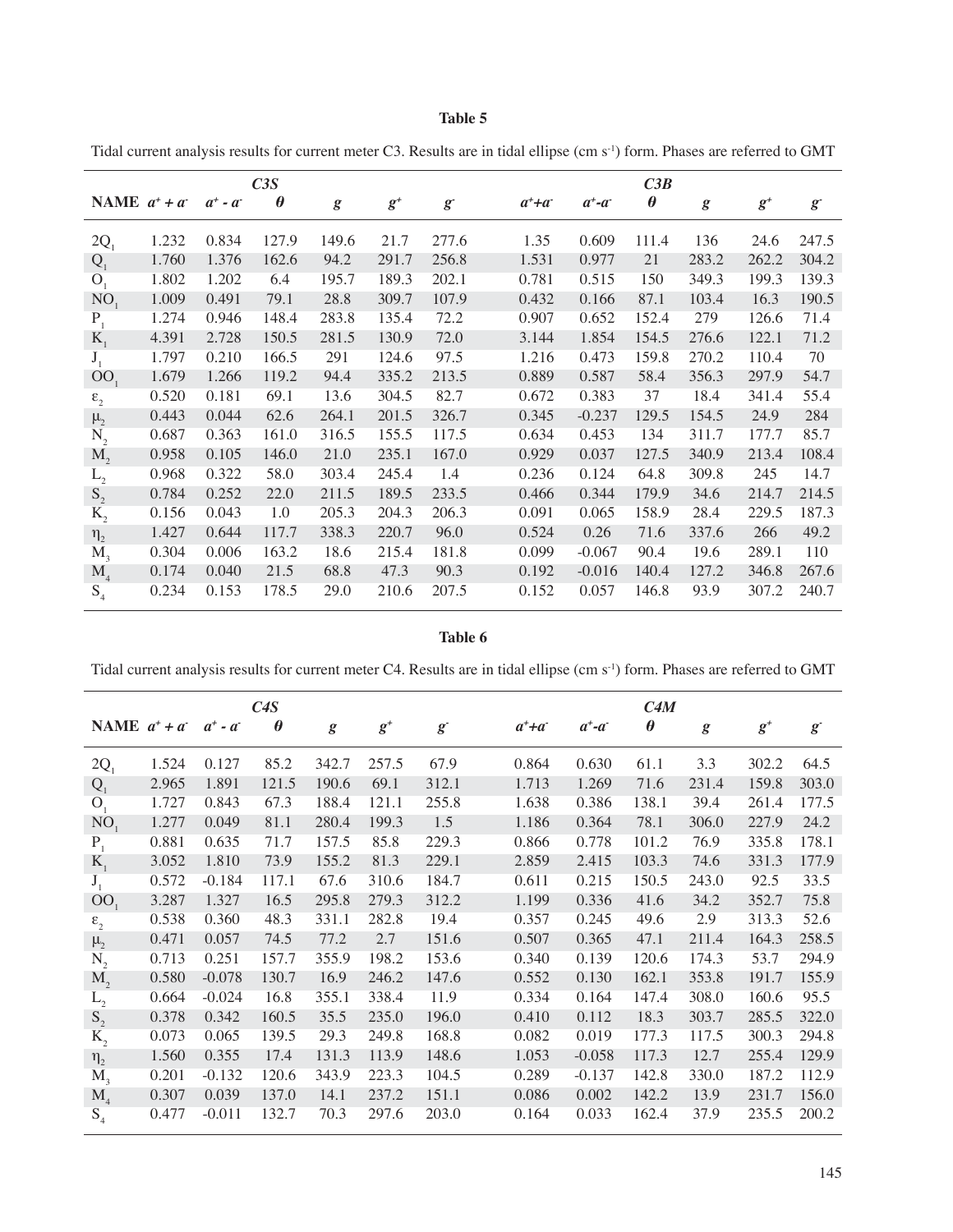**Table 6** Continuation

|                                      |                     |               | C4B                   |       |                            |             |
|--------------------------------------|---------------------|---------------|-----------------------|-------|----------------------------|-------------|
|                                      | $NAMEa^{+} + a^{-}$ | $a^+$ - $a^-$ | $\boldsymbol{\theta}$ | g     | $g^{\scriptscriptstyle +}$ | $g^{\cdot}$ |
| $2Q_{1}$                             | 0.353               | $-0.059$      | 38.4                  | 159.2 | 120.8                      | 197.6       |
| $Q_{1}$                              | 0.865               | 0.345         | 48.0                  | 249.1 | 201.0                      | 297.1       |
| O <sub>1</sub>                       | 0.652               | 0.031         | 55.7                  | 82.1  | 26.4                       | 137.8       |
| NO <sub>1</sub>                      | 1.182               | 0.759         | 63.6                  | 319.8 | 256.1                      | 23.4        |
| $P_{1}$                              | 0.293               | 0.151         | 85.9                  | 102.6 | 16.7                       | 188.5       |
| $K_{1}$                              | 1.072               | 0.354         | 88.1                  | 100.2 | 12.2                       | 188.3       |
| $J_1$                                | 0.403               | 0.117         | 147.0                 | 262.1 | 115.1                      | 49.1        |
| OO <sub>1</sub>                      | 0.637               | 0.469         | 11.1                  | 30.9  | 19.8                       | 41.9        |
| $\epsilon_{2}$                       | 0.163               | $-0.147$      | 84.4                  | 108.0 | 23.6                       | 192.3       |
| $\mu_{2}$                            | 0.207               | $-0.018$      | 176.9                 | 34.3  | 217.4                      | 211.2       |
| $N_{2}$                              | 0.187               | 0.019         | 154.3                 | 84.7  | 290.4                      | 238.9       |
| $M_{2}$                              | 0.256               | 0.008         | 163.3                 | 305.9 | 142.7                      | 109.2       |
| $L_{2}$                              | 0.409               | 0.124         | 146.4                 | 280.9 | 134.5                      | 67.4        |
| $S_{2}$                              | 0.224               | 0.053         | 144.1                 | 150.9 | 6.8                        | 295.0       |
| $K_{2}$                              | 0.045               | 0.008         | 123.1                 | 144.7 | 21.6                       | 267.8       |
| $\eta_2$                             | 0.414               | $-0.054$      | 174.9                 | 344.1 | 169.2                      | 159.0       |
| $M_{\rm A}$                          | 0.133               | 0.033         | 136.2                 | 326.9 | 190.7                      | 103.1       |
| $M_{\rm A}$                          | 0.070               | $-0.048$      | 175.8                 | 225.7 | 49.9                       | 41.5        |
| $\mathrm{S}_{\scriptscriptstyle{4}}$ | 0.157               | $-0.085$      | 28.8                  | 79.3  | 50.5                       | 108.1       |

|--|--|

Comparison between modeled tidal characteristics (Salasde-León, 1986) and those observed in this paper.

| Amplitude<br>(cm s <sup>l</sup> ) | C <sub>1</sub> | C <sub>2</sub> | C <sub>3</sub> | C4   |
|-----------------------------------|----------------|----------------|----------------|------|
| Average                           | 0.45           | 0.30           | 0.11           | 0.16 |
| Modeled                           | 0.46           | 0.32           | 0.13           | 0.19 |
| Direction<br>(degree GMT)         |                |                |                |      |
| This paper                        | 95             | 108            | 136            | 152  |
| Modeled                           | 101            | 122            | 125            | 147  |

dominant, and modulated the observed tidal current configuration. The semidiurnal components showed low amplitudes at all stations. Sense of rotation of the ellipses varied from north to south. At station 1 the sense of rotation was counterclockwise, while at stations 3 and 4 it was clockwise, in agreement with Salas-de-León (1986) using a depth-integrated numerical model. Present results show a small region of negative rotation southwestward of Arcas Kay, elsewhere in the Bay of Campeche the sense of



Fig. 3. The tidal ellipse showing major and minor axes, and angle of inclination θ.

rotation was positive. The transition was located at station 2 where the upper current meter showed counterclockwise rotation, while the mid-water one showed a clockwise rotation, probably because of the Arcas Kay umbra.

The results (Table 7) agree with the modeled amplitudes and directions by Salas-de-León (1986). The modeled amplitudes were slightly higher than those observed, but the difference was less than 15 %. Angles of tidal ellipses as found from the model were higher than observed in the eastern part of the bay (C1, C2). The opposite was true in the western part of the bay  $(C3, C4)$ . Differences in the angle of the tidal ellipses between those reported in this study and those obtained with the model were less than 11%.

Tidal waves affect currents in different ways with depth as the waves travel at different speeds depending on bathymetry, density differences, and bottom friction. These differences generated vertical phase lag as observed in this study. Amplitude differences from surface to bottom were 0.1 cm  $s^{-1}$  at stations 1 and 2 and 0.7 cm  $s^{-1}$  at stations 3 and 4. Phase differences from surface to bottom were 30 minutes at stations 1 and 2; 9 minutes at station 3; and 1 h at station 4. The differences in amplitude within the water column are small, but however, the differences in phase at stations 1, 2, and 4 were significant. Near the shelf breaks tidal currents can go up or down, producing a hydraulic jump to compensate for the phase lag by conservation of vorticity. This feature could also modulate the vertical displacement of plankton. Recent observations of vertically